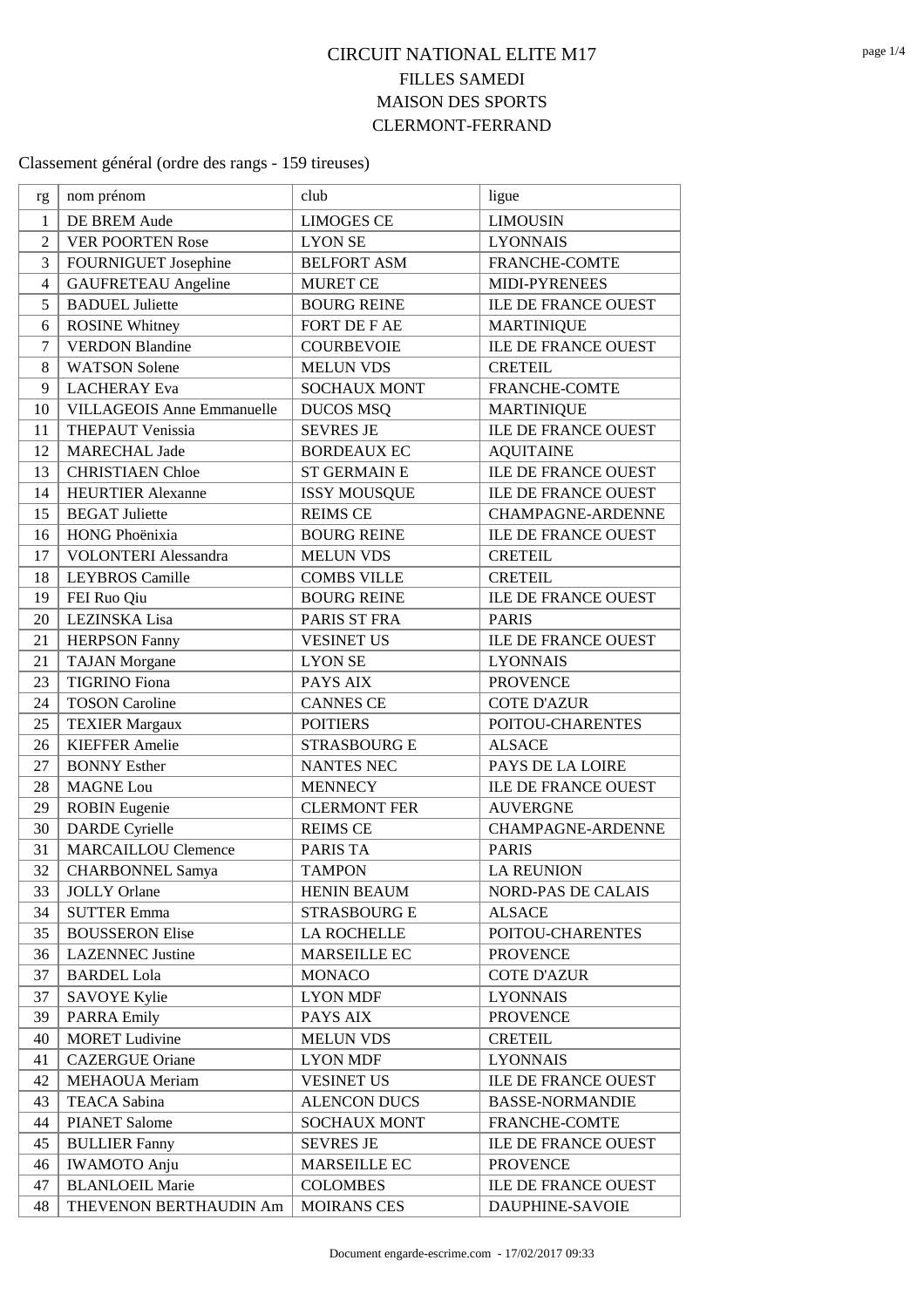| rg | nom prénom                   | club                | ligue                      |
|----|------------------------------|---------------------|----------------------------|
| 49 | PAQUEMAR-PIERRE-LEANDR       | PARIS ST FRA        | <b>PARIS</b>               |
| 50 | MINSENTI Léa                 | <b>BORDEAUX EC</b>  | <b>AQUITAINE</b>           |
| 51 | DE POLI Anna Chiara          | <b>STRASBOURG E</b> | <b>ALSACE</b>              |
| 52 | <b>LENGLEMETZ Zoe</b>        | <b>SEVRES JE</b>    | <b>ILE DE FRANCE OUEST</b> |
| 53 | <b>GUEYE</b> Sirah           | <b>COMBS VILLE</b>  | <b>CRETEIL</b>             |
| 54 | <b>BOUKHELIFA Silya</b>      | <b>MELUN VDS</b>    | <b>CRETEIL</b>             |
| 55 | <b>GABORIT Emma</b>          | <b>ST GERMAIN E</b> | <b>ILE DE FRANCE OUEST</b> |
| 56 | <b>EDIRI</b> Maud            | <b>MEAUX CE</b>     | <b>CRETEIL</b>             |
| 57 | <b>COMMEUREUC Marthe</b>     | <b>RENNES ERM</b>   | <b>BRETAGNE</b>            |
| 58 | <b>THUET Melina</b>          | <b>BELFORT ASM</b>  | FRANCHE-COMTE              |
| 59 | <b>MORGE</b> Lena            | <b>VOLVIC EC</b>    | <b>AUVERGNE</b>            |
| 60 | <b>WERNER Emma</b>           | <b>CABRIES OC</b>   | <b>PROVENCE</b>            |
| 61 | <b>GAUDIN</b> Idrissia       | PARIS ST FRA        | <b>PARIS</b>               |
| 62 | <b>MARCAILLOU Victoire</b>   | PARIS TA            | <b>PARIS</b>               |
| 63 | <b>LANDRIEUX Pauline</b>     | PAYS VENCOIS        | <b>COTE D'AZUR</b>         |
| 64 | <b>MATEO Elise</b>           | <b>STRASBOURG E</b> | <b>ALSACE</b>              |
| 65 | SIMONEAU FRIGGI Lou          | PAYS AIX            | <b>PROVENCE</b>            |
| 66 | <b>VERAN</b> Ariane          | <b>CHAMBERY CE</b>  | <b>DAUPHINE-SAVOIE</b>     |
| 67 | <b>NAYL</b> Emmie            | <b>LIMOGES TF</b>   | <b>LIMOUSIN</b>            |
| 68 | <b>BLONDEAU</b> Alexandra    | <b>MELUN VDS</b>    | <b>CRETEIL</b>             |
| 69 | <b>TALBOT Noely</b>          | <b>BASSE TERRE</b>  | <b>GUADELOUPE</b>          |
| 70 | <b>COURNAC Alix</b>          | <b>TAMPON</b>       | <b>LA REUNION</b>          |
| 71 | <b>MULLER</b> Lois           | <b>NANTES NEC</b>   | PAYS DE LA LOIRE           |
| 72 | <b>LOUZOUN Zoe</b>           | MONTREUIL CA        | <b>CRETEIL</b>             |
| 73 | <b>BELNOUE Nikita</b>        | <b>AUBERVILLIER</b> | <b>CRETEIL</b>             |
| 74 | <b>VISSIERE Chiara</b>       | PARIS ST FRA        | <b>PARIS</b>               |
| 75 | <b>LARISSE</b> Sathia        | <b>AUBERVILLIER</b> | <b>CRETEIL</b>             |
| 76 | <b>CHARTIER Eleonore</b>     | <b>CANNES CE</b>    | <b>COTE D'AZUR</b>         |
| 77 | <b>MASSOL</b> Garance        | <b>BOURG VALEN</b>  | DAUPHINE-SAVOIE            |
| 78 | <b>BERTEAU</b> Emma          | <b>VANDOEUVRE</b>   | <b>LORRAINE</b>            |
| 79 | <b>LIMER Savannah</b>        | <b>TEAM FLEURET</b> | <b>ILE DE FRANCE OUEST</b> |
| 80 | <b>FISCUS Pauline</b>        | <b>ECULLY</b>       | <b>LYONNAIS</b>            |
| 81 | LUGON LATOURNALD Loridan     | MONTREUIL CA        | <b>CRETEIL</b>             |
| 81 | <b>VERDON</b> Gaelle         | <b>COURBEVOIE</b>   | ILE DE FRANCE OUEST        |
| 83 | <b>BOETE</b> Marie           | <b>REIMS CE</b>     | <b>CHAMPAGNE-ARDENNE</b>   |
| 84 | ADAINE JEAN PIERRE Flavie    | <b>NOYAL CHATIL</b> | <b>BRETAGNE</b>            |
| 85 | <b>JEGU</b> Lea              | <b>RENNES ERM</b>   | <b>BRETAGNE</b>            |
| 86 | PIPART Jade                  | <b>CHAMPIGNY MA</b> | <b>CRETEIL</b>             |
| 87 | <b>DESOUBRY Audrey</b>       | <b>SABLE SARTHE</b> | PAYS DE LA LOIRE           |
| 88 | MAKANGOU NOWAKOWSKI          | <b>MT AIGNAN ES</b> | HAUTE-NORMANDIE            |
| 88 | <b>MARCOTTI Serena Luz</b>   | <b>VESINET US</b>   | <b>ILE DE FRANCE OUEST</b> |
| 90 | <b>JOSSO Shirley</b>         | NANTES NEC          | PAYS DE LA LOIRE           |
| 91 | <b>OLIVIE</b> Ines           | <b>ISSY MOUSQUE</b> | ILE DE FRANCE OUEST        |
| 91 | <b>SOLTANI</b> Imane         | TEAM FLEURET        | ILE DE FRANCE OUEST        |
| 93 | <b>DUPONT</b> Apolline       | <b>CHARLEVILLE</b>  | CHAMPAGNE-ARDENNE          |
| 93 | <b>LOMBARD Manon</b>         | PAYS VENCOIS        | <b>COTE D'AZUR</b>         |
| 95 | <b>BOISSIER Celia</b>        | PRIVAS MG           | DAUPHINE-SAVOIE            |
| 96 | <b>RAYMOND Emeline</b>       | <b>SIX FOURS SE</b> | <b>COTE D'AZUR</b>         |
| 97 | <b>DOLEZON VERLEY Sophie</b> | LE PERREUX          | <b>CRETEIL</b>             |
| 98 | <b>DENICHERE Elisa</b>       | <b>MEUNG LOIRE</b>  | <b>CENTRE</b>              |
| 99 | <b>VERGNAL Alixe</b>         | <b>CORREZE HAUT</b> | <b>LIMOUSIN</b>            |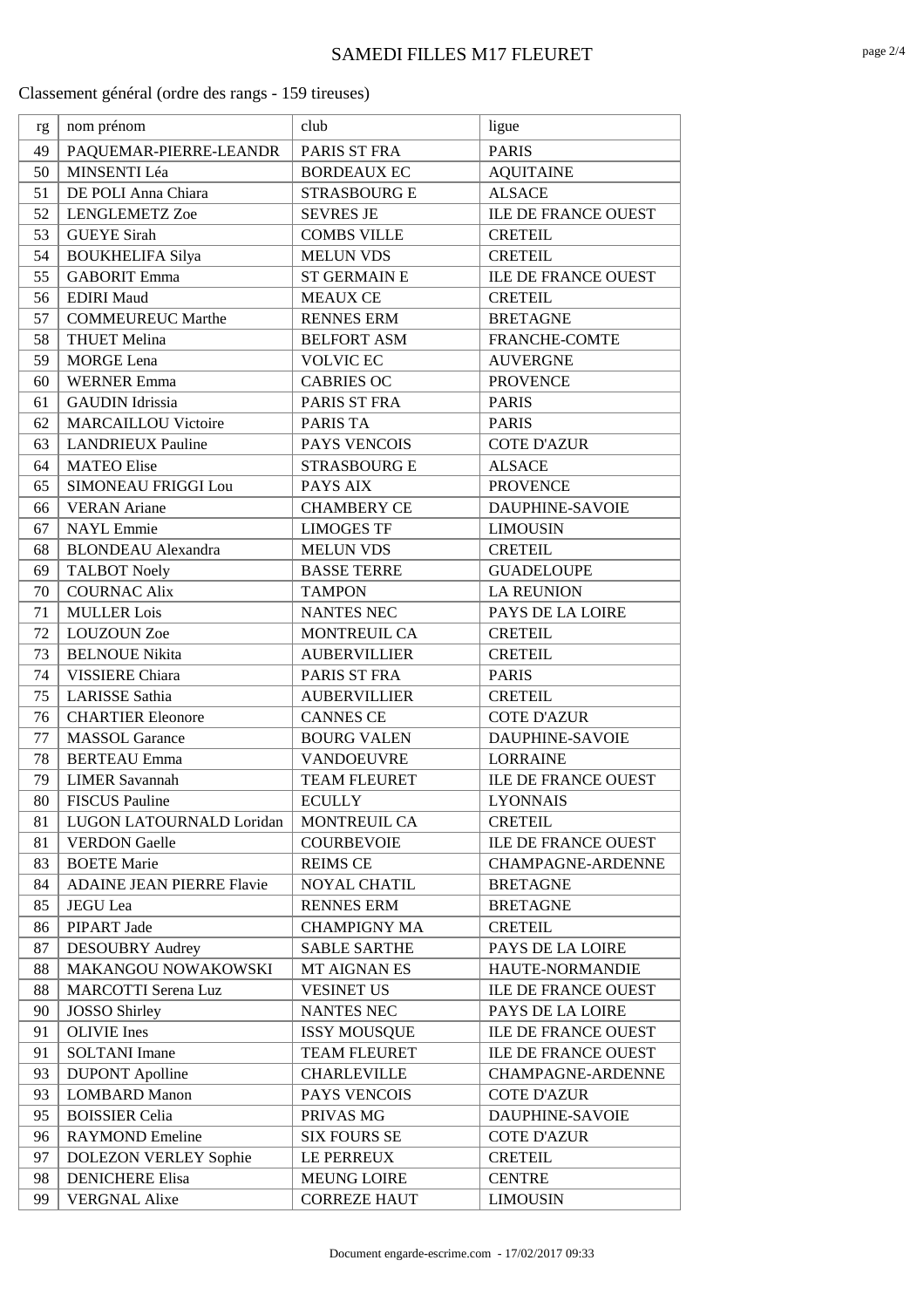| rg  | nom prénom                   | club                | ligue                      |
|-----|------------------------------|---------------------|----------------------------|
| 100 | <b>GOMIS</b> Joana           | <b>BASSE TERRE</b>  | <b>GUADELOUPE</b>          |
| 101 | <b>MEUCCI</b> Camille        | <b>ANTIBES</b>      | <b>COTE D'AZUR</b>         |
| 102 | <b>CITADELLE Anne Helene</b> | POINTE PITRE        | <b>GUADELOUPE</b>          |
| 103 | <b>DURAND Elise</b>          | <b>GUICHAINVILL</b> | HAUTE-NORMANDIE            |
| 104 | <b>BEDRUNE Marie</b>         | <b>BRIVE CE</b>     | <b>LIMOUSIN</b>            |
| 105 | <b>PRADEILLES Marie</b>      | <b>TOULOUSE UC</b>  | MIDI-PYRENEES              |
| 106 | <b>BRUGHERA</b> Chiara       | PETIT BOURG         | <b>GUADELOUPE</b>          |
| 107 | <b>EVRARD Lilas</b>          | LE PERREUX          | <b>CRETEIL</b>             |
| 108 | ZUSSINO Victoria             | <b>BORDEAUX EC</b>  | <b>AQUITAINE</b>           |
| 109 | <b>CHEMIRANI Rachel</b>      | <b>MONTREUIL CA</b> | <b>CRETEIL</b>             |
| 109 | <b>HAMON</b> Marion          | <b>LYON SE</b>      | <b>LYONNAIS</b>            |
| 111 | <b>CADOR</b> Lyson           | <b>COULOMMIERS</b>  | <b>CRETEIL</b>             |
| 112 | <b>HENERY Anaïs</b>          | <b>IVRY US</b>      | <b>CRETEIL</b>             |
| 113 | <b>COSTANTINI Philippine</b> | <b>VESINET US</b>   | <b>ILE DE FRANCE OUEST</b> |
| 114 | <b>GARGNE Elsa</b>           | <b>MERIGNAC SE</b>  | <b>AQUITAINE</b>           |
| 115 | <b>ORTUNO</b> Helena         | <b>ANGERS CSAD</b>  | PAYS DE LA LOIRE           |
| 116 | <b>FREY Alix</b>             | <b>LYON SE</b>      | <b>LYONNAIS</b>            |
| 117 | <b>FRADET</b> Candice        | <b>NARBONNE</b>     | LANGUEDOC-ROUSSILL         |
| 118 | <b>MIKA</b> Emma             | <b>REIMS CE</b>     | <b>CHAMPAGNE-ARDENNE</b>   |
| 119 | <b>FAUCHON Sidonie</b>       | <b>ANTONY</b>       | <b>ILE DE FRANCE OUEST</b> |
| 120 | <b>OLIVIER MARTIN Marion</b> | <b>LANNIONASPTT</b> | <b>BRETAGNE</b>            |
| 121 | <b>PELLER Elise</b>          | <b>VIENNE</b>       | <b>LYONNAIS</b>            |
| 122 | <b>DESBLANCS</b> Agathe      | <b>NANTES NEC</b>   | PAYS DE LA LOIRE           |
| 123 | <b>SANCHEZ Chloe Marine</b>  | <b>NARBONNE</b>     | LANGUEDOC-ROUSSILL         |
| 124 | <b>QUERE Aziliz</b>          | <b>MELUN VDS</b>    | <b>CRETEIL</b>             |
| 125 | <b>VALENTIN Louise</b>       | <b>TEAM FLEURET</b> | <b>ILE DE FRANCE OUEST</b> |
| 126 | <b>DANIEL Deluvyne</b>       | <b>VILLENEUVE T</b> | MIDI-PYRENEES              |
| 127 | <b>CHEREL Thea</b>           | <b>VOLVIC EC</b>    | <b>AUVERGNE</b>            |
| 128 | <b>GUENARD Fleur</b>         | <b>REIMS CE</b>     | <b>CHAMPAGNE-ARDENNE</b>   |
| 129 | <b>CHAPLY Pauline</b>        | <b>CLERMONT OIS</b> | <b>PICARDIE</b>            |
| 130 | <b>MENAULT</b> Sophie        | <b>BERGERAC CAD</b> | <b>AQUITAINE</b>           |
| 131 | <b>SEVENE</b> Charlotte      | <b>SURESNES CE</b>  | ILE DE FRANCE OUEST        |
| 132 | <b>BOYER Charlotte</b>       | <b>LYON MDF</b>     | <b>LYONNAIS</b>            |
| 133 | <b>DE REVEL Hortense</b>     | LE PECQ US          | ILE DE FRANCE OUEST        |
| 134 | <b>MRY</b> Valentine         | <b>LIMOGES TF</b>   | <b>LIMOUSIN</b>            |
| 135 | L'HOTELLIER Lucie            | <b>COUTANCES 3M</b> | <b>BASSE-NORMANDIE</b>     |
| 136 | <b>BOITEUX Lara</b>          | <b>LYON MDF</b>     | <b>LYONNAIS</b>            |
| 136 | <b>HOAREAU Faustine</b>      | <b>CHAMPIGNY MA</b> | <b>CRETEIL</b>             |
| 138 | <b>TISSIER Oriane</b>        | <b>MELUN VDS</b>    | <b>CRETEIL</b>             |
| 139 | DE CARVALHO Andréa           | <b>MEAUX CE</b>     | <b>CRETEIL</b>             |
| 139 | <b>MENAGER</b> Lena          | <b>LYON MDF</b>     | <b>LYONNAIS</b>            |
| 141 | <b>CHOURREU Clara</b>        | <b>LIMOUX EC</b>    | LANGUEDOC-ROUSSILL         |
| 142 | <b>NOUVION</b> Eva           | <b>POITIERS</b>     | POITOU-CHARENTES           |
| 143 | <b>MOHDHI</b> Farah          | <b>LYON MDF</b>     | <b>LYONNAIS</b>            |
| 144 | <b>COURTIER Manon</b>        | <b>BOURG VALEN</b>  | DAUPHINE-SAVOIE            |
| 145 | <b>GONTARD Cassandre</b>     | <b>LYON MDF</b>     | <b>LYONNAIS</b>            |
| 146 | <b>GOES</b> Eloise           | <b>CANNES CE</b>    | <b>COTE D'AZUR</b>         |
| 147 | <b>BAILA Clarice</b>         | <b>MARSEILLE EC</b> | <b>PROVENCE</b>            |
| 147 | <b>MARTINEZ Oriane</b>       | PERPIGNAN RO        | LANGUEDOC-ROUSSILL         |
| 147 | <b>QUAGGIO Myriam</b>        | <b>ONET CHATEAU</b> | MIDI-PYRENEES              |
| 150 | <b>GIRARD Barbara</b>        | <b>ENTENTE BH</b>   | <b>BASSE-NORMANDIE</b>     |